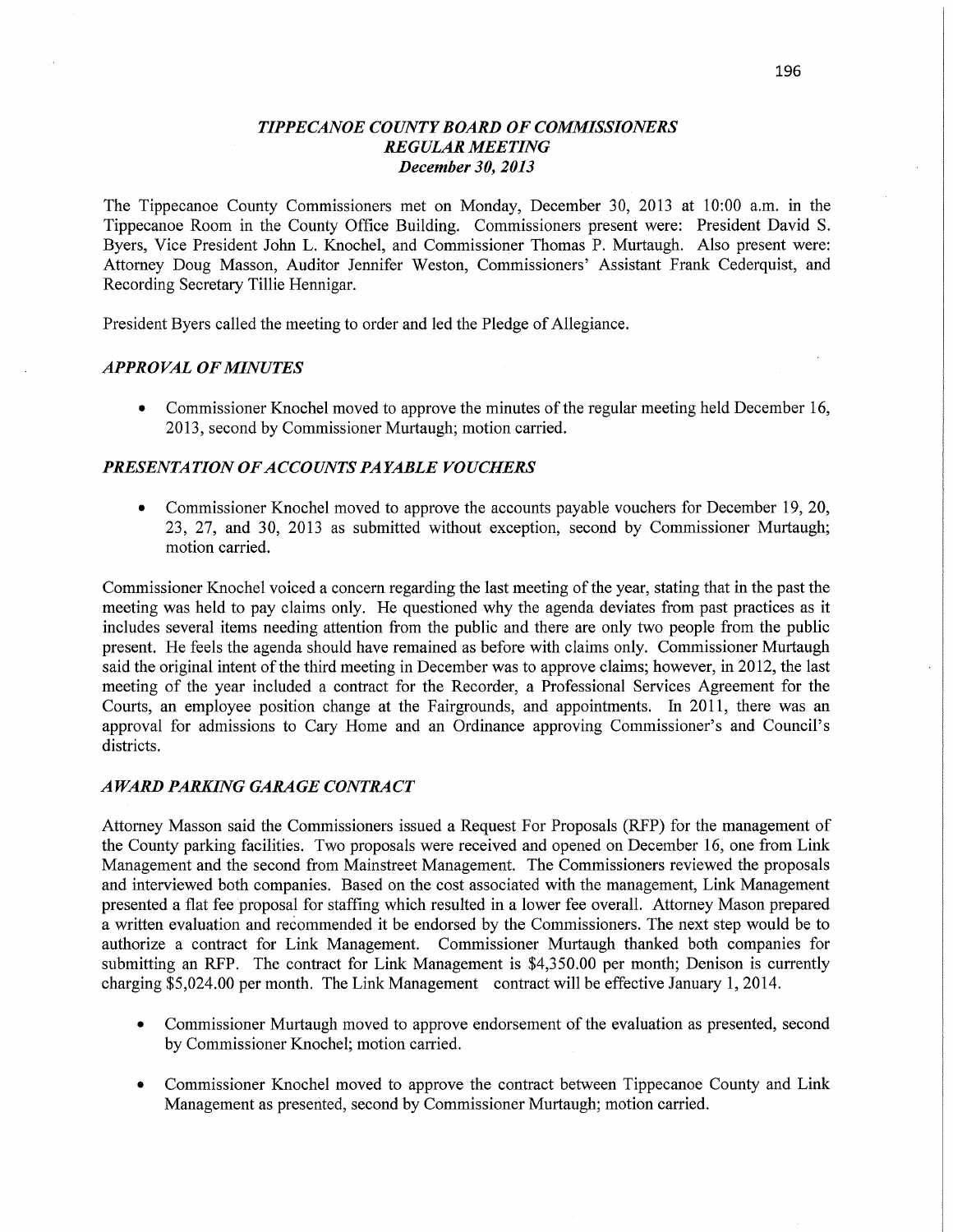### *. APPROVAL OFAMTRAK CONTRACT*

Commissioner Murtaugh said the Amtrak contract refers to continuance of the inter-state service through Lafayette for the corridor from Indianapolis to Chicago. The agreement is with INDOT who has been instrumental in putting the agreement together, covering half of the cost. The contract is for one year with <sup>a</sup>potential three month extension and a 30 day termination of the contract. If terminated, service would continue while an oversight board reviews and critiques the performance of Amtrak and possibly negotiates with a different vendor. The investment is being made by Beech Grove, Indianapolis, Crawfordsville, **West** Lafayette/Lafayette, and Rensselaer. Tippecanoe County's investment would be \$25,000 per month during the initial one year **contract. A** 3% increase would be incurred for the additional three months if the contract is extended. Commissioner Murtaugh stated **that** the **Amtrak**  contract is crucial for economic development **purposes;** if it goes away, it will never return. We owe our community and also those along the corridor an adequate and reliable service for the future. The contract is retroactive to **October** 1, 2013; upon approval, \$75;000 is due.

President Byers invited public comment in favor of or opposed to the Amtrak contract.

Paul Wright - 4523 S County Line Rd, Westpoint - Mr. Wright said the State has limited their investment with a maximum and removed their liability. Commissioner Murtaugh **said** the maximum investment for Tippecanoe County is \$25,000 per **month** with the 3% increase if extended three **months.** If there are changes such as any of the entities **drop** out, the contract can be terminated or renegotiated. Attorney Masson said liability responsibility would depend on who is negligent and there would be **limitations**  under the **Indiana Tort** Claims Act. Looking at the investments from other cities, Mr. Wright asked why Renssalear was the last one making an investment. Commissioner Murtaugh said there are no additional stops after Renssalear until the train arrives in Chicago, which is the hub. President Byers said the train used to stop at Dyer but Dyer is not contributing; their city is no longer a stop. Mr. Wright asked if the board would be paid or volunteers. President Byers said there would be a non-paid representative from each entity. Mr. Wright quoted a paragraph stating *"local parties* are *required* to *employ people "* and asked if Tippecanoe County plans to employ people to operate the **station.** Commissioner Murtaugh replied that the section Mr. **Wright** is referring to is if **there** will be an RFP to solicit other **companies**  other than Amtrak. The State is funding an RFP of the specifications and requirements of the rail service, at the cost of \$190,000. Mr. Wright asked why Chicago is not contributing. Commissioner Murtaugh said from a ridership standpoint, Chicago has trains coming in from numerous areas; the potential of getting them to contribute is a slim possibility. Mr. **Wright** referred to an article from the Chicago Tribune regarding the contribution of Illinois for the ridership from Chicago to St. Louis and from Chicago through Detroit, commenting that both states are in serious financial shape because of programs like this. The **Amtrak** is a **huge** losing proposition in his opinion. Is there \$60,000 per **month** of financial benefit between the County, Lafayette, and West Lafayette? Commissioner Murtaugh said the key is to make the investment in **marketing** and performance to become consistent and reliable. Mr. Wright said he could agree with Commissioner Murtaugh if the partnership was with an entity that operated at a profit *—* Amtrak is not that entity.

Ken McCammon — address not provided — Mr. McCammon said recently INDOT announced an eight mile expansion between SR38 and SR25. The expansion will increase the roadway to three lanes at a cost of \$69 million or **\$8.6** million per mile. To subsidize 120 miles of rail service from Lafayette to Chicago for \$300,000 or \$2,500 per mile is **something** that needs considered for the long term. Mr. **McCammon**  stated he does not ride the train frequently because it is not on schedule but he is in favor of the **Amtrak**  contract.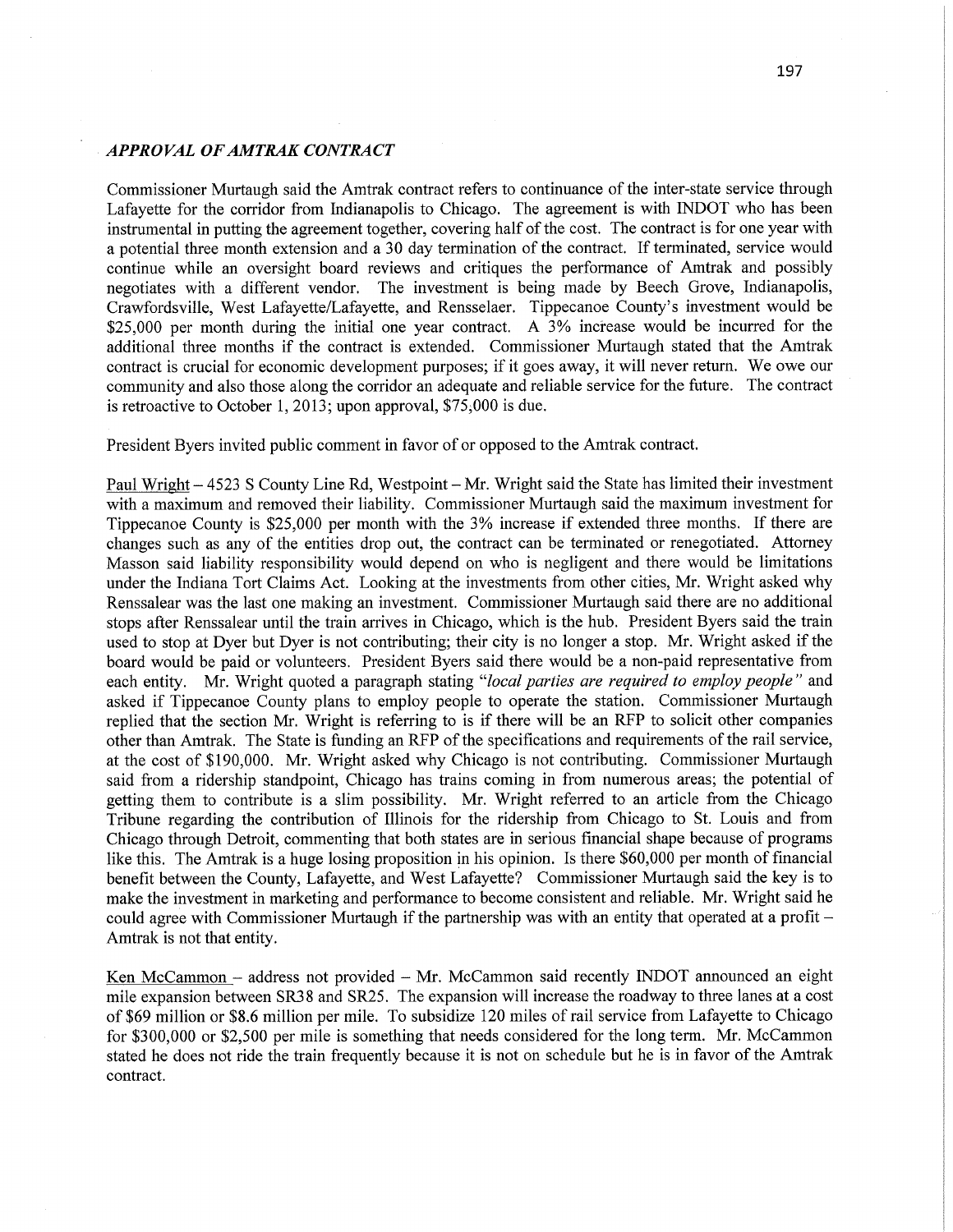Arviel Olson — address not provided **—** Mr. Olson said at the bequest of Greater Lafayette Commerce, he created a task force to study and preserve the current Hoosier state route and the current train service for <sup>a</sup> 15 month period. Passenger rail service has been a part of Tippecanoe County for 160 years. Lafayette and Tippecanoe County has always been a transportation hub; first by the river, then by canal, followed by railroads, roads, aviation, and interstates. Every mode of transportation considered requires some subsidy. The goal is to make it effective and efficient to meet the needs and demands of the current and long range market. The study commissioned by Greater Lafayette Commerce cost approximately \$70,000. One of the points of the study was to maintain and improve transportation options between Lafayette, Chicago, and Indianapolis. Improved transportation is important for the future perception of Lafayette and Purdue University to attract and retain millennial age graduates and bright, sharp people. The millennial age group drives later and less, they prefer to carpool or use buses, they commute by riding bicycles, and they ride trains. States such as Michigan are in the process of reinventing itself with multiple trains throughout the state and into Chicago. The subsidy has dropped from \$80 to \$25 per person. Mr. Olson agrees that Amtrak is not a great model; however, when Amtrak enters into <sup>a</sup> partnership with States, the rules change; it-is no longer a Federal/Amtrak relationship. Several trains in the east are profitable. The Hoosier state line is not profitable and possibly the worst train on Amtrak. It has poor on-time performance, has never been promoted or had a marketing budget, and departs and returns to Indianapolis at a dismal time. The opportunity of a 15 month contract, along with an RFP, pressures Amtrak to begin improving their route and service. Currently Amtrak is in the process of changing some of their route **north** of Dyer into Chicago; reducing the time by 35 minutes. Mr. Olson applauded Tippecanoe County for the willingness to be part of the experiment While work is being done to improve service and reduce the cost to make Amtrak a Viable transportation method in our community.

Commissioner Knochel said he disagrees with Commissioner Murtaugh and Arviel Olson. The track has <sup>a</sup>terrible history and to think that Tippecanoe County would invest \$25,000 a month is ludicrous. The community has other things that are just as pressing **such** as housing needs, the courts, and roads. He is opposed to the Amtrak contract.

Commissioner Byers said he understands both sides. He also knows that large amounts of money is given to businesses moving into the county for job training or other needs; without knowing their success. He is willing to stand behind the Amtrak contract due to the time limit. If Amtrak doesn't improve service and performance; the contract will end. Commissioner Byers said money was spent for a study to attract and improve air travel in the past; however the backing for air travel was \$1 million and the County dropped their support.

**0** Commissioner Murtaugh moved to approve the Amtrak contract as presented, second by Commissioner Byers; motion carried. Commissioner Knochel was opposed.

## *HIGHWAY — Mike Spencer*  **Awarding Quote — SR26/McCarty Lane Drainage Improvement Project**

Highway Assistant Director Spencer presented a contract with Fairfield Contractors for the SR26 and McCarty Lane drainage project in the amount of \$21,960.

**0** Commissioner Knochel moved to approve the drainage project as presented, second by Commissioner Murtaugh; motion carried.

Assistant Director Spencer presented the Performance Bond, the Payment Bond, and the Maintenance Bond with Fairfield Contractors for the SR26 and McCarty Lane project.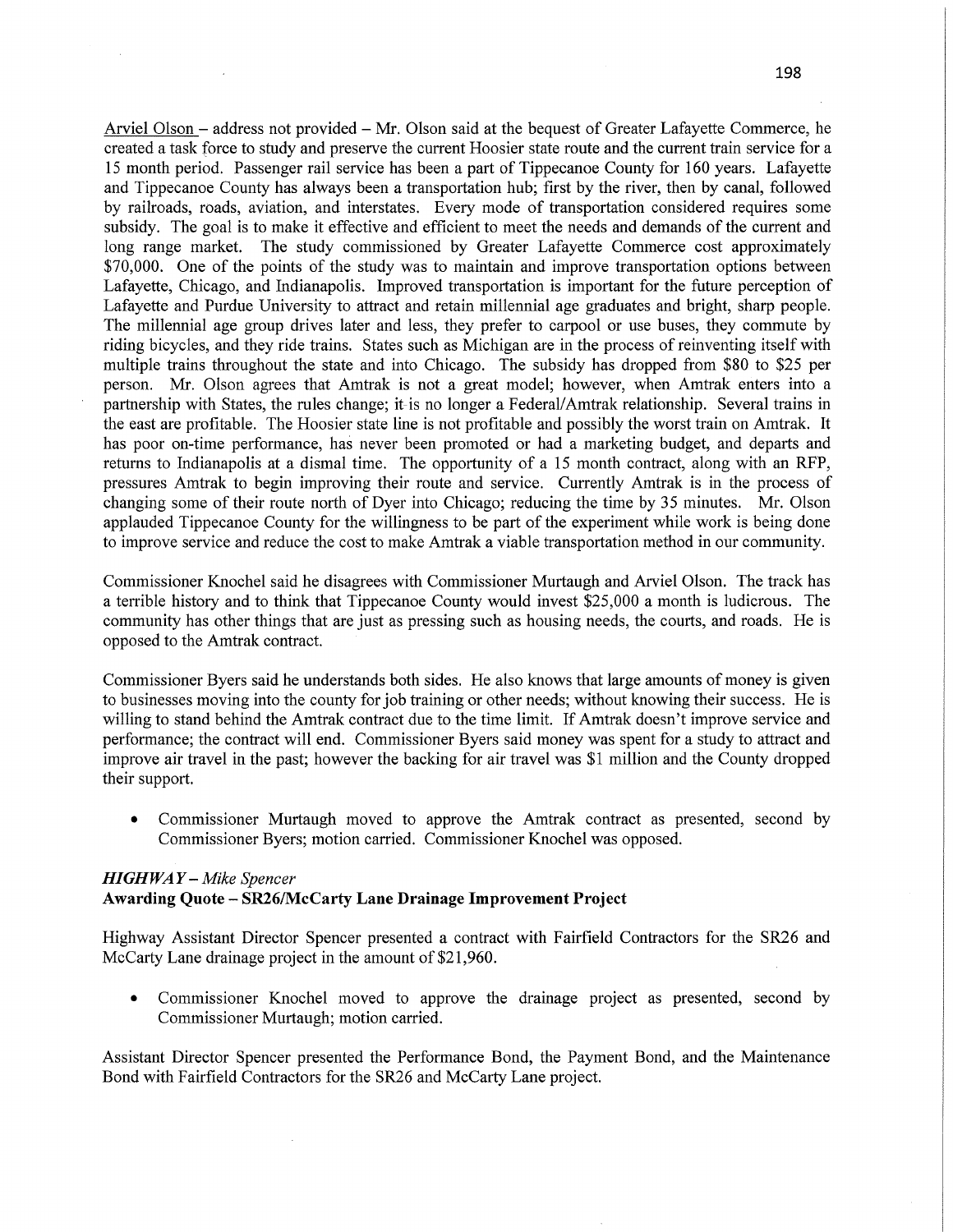**0** Commissioner Knochel moved to approve the three Bonds as presented, second by Commissioner Murtaugh; motion carried.

## **Street Acceptance** — **Hawthorne Lakes, Section Two,** for **Westfalen Way—489.25', Percheron Place— 508.09',** and **Clydesdale Drive-615.68'**

Assistant Director Spencer recommended street acceptance for County maintenance of Westfalen Way, Percheron Place, and Clydesdale in Hawthorne Lakes.

**0** Commissioner Knochel moved to approve the Street acceptance as presented, second by Commissioner Murtaugh; motion carried.

### **Sub-Division Street Maintenance Bond — Valenti-Held Contractor/Developer, Inc.** for **Hawthorne Lakes,** Section Two

### **Sub-Division Street Maintenance Bond -** Milestone **Contractors, L.P.** for **Hawthorne** Lakes **Subdivision, Section** Two

Assistant Director Spencer presented two Maintenance Bonds for the streets in Hawthorne Lakes, Section Two. The first bond is for Valenti-Held Contractor/Developer, Inc. in the amount of \$6,563.50 and <sup>a</sup> second bond is for Milestone Contractors in the amount of \$18,500.

• Commissioner Knochel moved to approve the two Maintenance Bonds as presented, second by Commissioner Murtaugh; motion carried.

#### **Continuation Certificate -** Eldon **Emond** DBA **Emond Drainage**

Assistant Director Spencer presented a Continuation Certificate for Eldon Emond, DBA Emond Drainage in the amount of \$5,000 to continue work in the right-of-way.

• Commissioner Knochel moved to approve the Continuation Certificate as presented, second by Commissioner Murtaugh; motion carried.

### *GRANTS — Laurie Wilson*  Permission to **Accept Grant**

Grant Facilitator Wilson requested permission to accept a grant for the Health Department from the Indiana State Department of Health for the Bioterrorisin Hospital Planning Grant in the amount of \$6,500.

**0** Commissioner Knochel moved to approve permission to accept the grant as presented, second by Commissioner Murtaugh; motion carried.

Grant Facilitator Wilson requested permission to accept a grant for TEMA from the Indiana Department of Homeland Security (IDHS) for LEPC Hazardous Materials Emergency Preparedness Grant to fund Hazmat training in the amount of \$9,350.

**0** Commissioner Knochel moved to approve permission to accept the grant as presented, second by Commissioner Murtaugh; motion carried.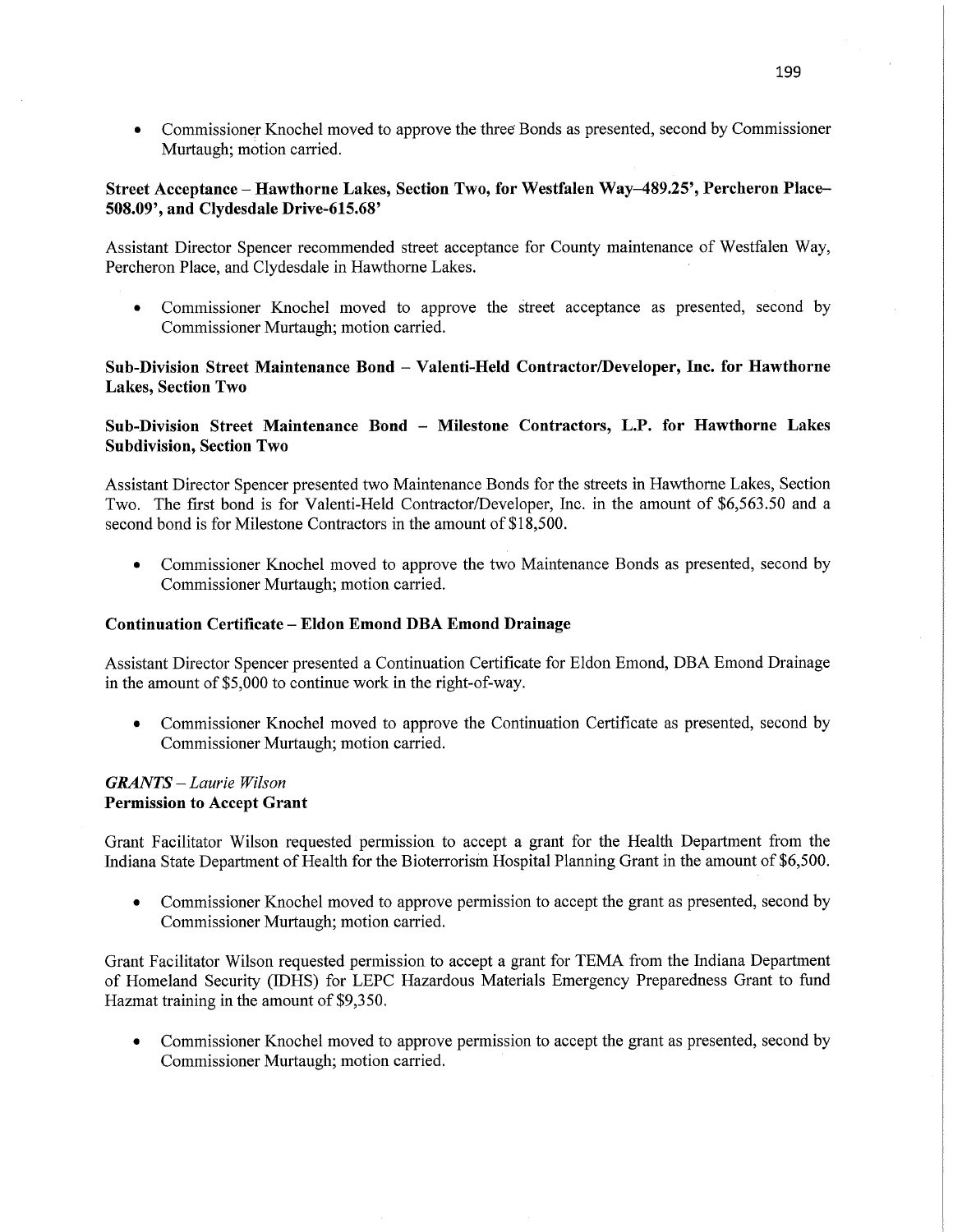Grant Facilitator Wilson requested permission to accept **a** grant for Superior **Court** 3 fi'om the Supreme Court of Indiana for the Family Court Grant to fund mediators for alternative dispute resolution in the amount of **\$12,500.** 

**0** Commissioner Knochel moved to approve permission to accept the grant as presented, second by Commissioner Murtaugh; motion carried.

## *SUPERIOR COURT 3* — *Judge Faith Graham*  **Business** Class **Service Order Agreement with** Dr. **James Ascough**

In the absence of Judge Graham, Commissioner Murtaugh said the agreement with Dr. Ascough was heard previously but included **a** typing error. The addendum states a \$400 payment for each **individual**  psychological evaluation performed.

**0** Commissioner **Murtaugh** moved to approve **Addendum A** to the agreement for Dr. Ascough as presented, second by Commissioner Knochel; motion carried.

# *CARY HOME — Rebecca Humphrey*  **Ratifying Residential Contract Agreement**

In the absence of Cary Home Director Humphrey, Commissioner Murtaugh presented the Residential Contract Agreement. Attorney Masson said his office reviewed the contract; it is similar to past **contracts.**  Commissioner Murtaugh said the agreement was approved in 2012 as a two year agreement; therefore it needs approval for the next two years.

**0** Commissioner **Murtaugh** moved to ratify the Residential Contract Agreement as presented, second by Commissioner Knochel; motion carried.

## **Lease with Wabash Valley Alliance (for Medicaid Billing Purposes)**

**Commissioner** Murtaugh said the lease with Wabash Valley Alliance for 2014 is the same as 2013 in the amount of **\$1,171.18** per year. The lease is for desk **space** at Cary Home for billing purposes.

**0** Commissioner Murtaugh moved to approve the Wabash Valley **Alliance** office space lease agreement as presented, second by Commissioner Knochel; motion carried.

## *UNFINISHED/NEW BUSINESS –* none

## *REPORTS* ON *FILE*

The following reports will be on file in the Commissioner's office.

- 0 Clerk
- 0 Treasurer

## *PUBLIC COMMENT*

Ken McCammon *—* no address provided **—** Mr. McCammon **said** he is the President of Friends of Downtown. Approximately two years ago, Friends of Downtown approached the Commissioners requesting permission to replace the holiday lighting. After two years of research and gathering funds,